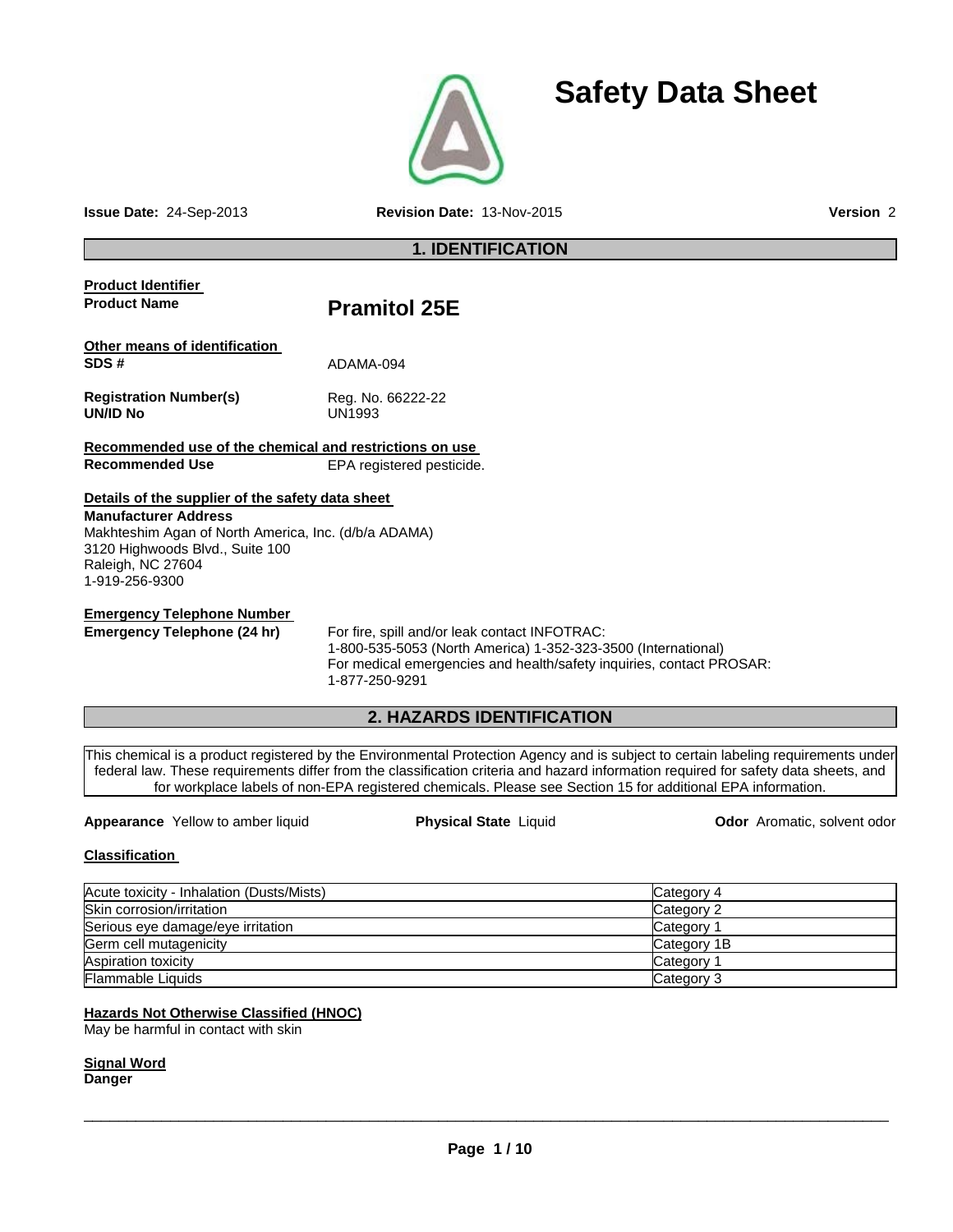# **Hazard Statements**





# **Precautionary Statements - Prevention**

Obtain special instructions before use Do not handle until all safety precautions have been read and understood Use personal protective equipment as required Wash face, hands and any exposed skin thoroughly after handling Do not eat, drink or smoke when using this product Avoid breathing dust/fume/gas/mist/vapors/spray Use only outdoors or in a well-ventilated area Keep away from heat/sparks/open flames/hot surfaces. — No smoking Keep container tightly closed Ground/bond container and receiving equipment Use explosion-proof equipment Use only non-sparking tools Take precautionary measures against static discharge

# **Precautionary Statements - Response**

If exposed or concerned: Get medical advice/attention IF IN EYES: Rinse cautiously with water for several minutes. Remove contact lenses, if present and easy to do. Continue rinsing Immediately call a poison center or doctor/physician IF ON SKIN (or hair): Remove/Take off immediately all contaminated clothing. Rinse skin with water/shower Wash contaminated clothing before reuse If skin irritation occurs: Get medical advice/attention IF INHALED: Remove victim to fresh air and keep at rest in a position comfortable for breathing IF SWALLOWED: Immediately call a POISON CENTER or doctor/physician Do not induce vomiting Rinse mouth IN CASE OF FIRE: Use CO2, dry chemical, or foam for extinction

\_\_\_\_\_\_\_\_\_\_\_\_\_\_\_\_\_\_\_\_\_\_\_\_\_\_\_\_\_\_\_\_\_\_\_\_\_\_\_\_\_\_\_\_\_\_\_\_\_\_\_\_\_\_\_\_\_\_\_\_\_\_\_\_\_\_\_\_\_\_\_\_\_\_\_\_\_\_\_\_\_\_\_\_\_\_\_\_\_\_\_\_\_

### **Precautionary Statements - Storage**

Store locked up Store in a well-ventilated place. Keep cool

### **Precautionary Statements - Disposal**

Dispose of contents/container to an approved waste disposal plant

#### **Other Hazards**

Toxic to aquatic life with long lasting effects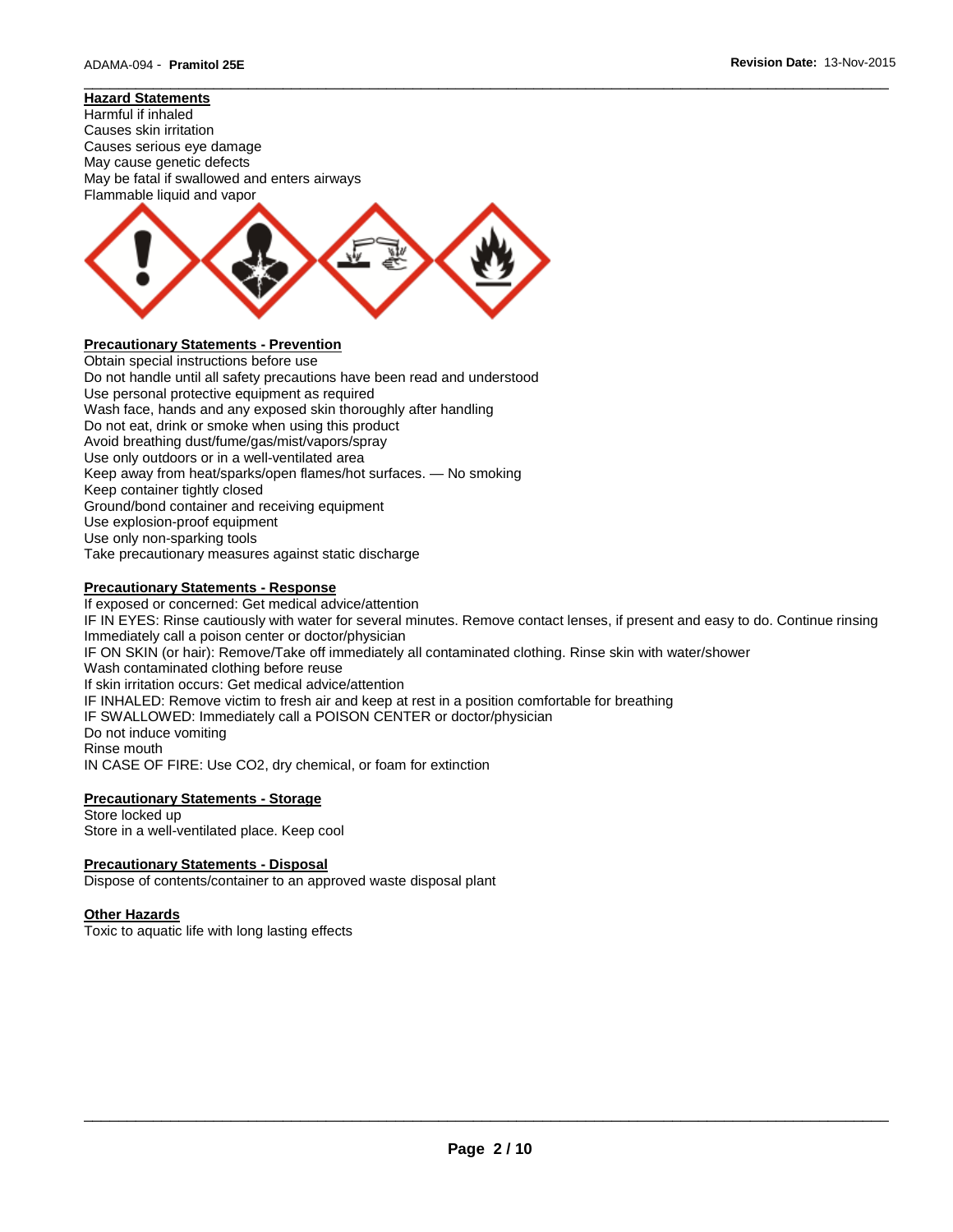# \_\_\_\_\_\_\_\_\_\_\_\_\_\_\_\_\_\_\_\_\_\_\_\_\_\_\_\_\_\_\_\_\_\_\_\_\_\_\_\_\_\_\_\_\_\_\_\_\_\_\_\_\_\_\_\_\_\_\_\_\_\_\_\_\_\_\_\_\_\_\_\_\_\_\_\_\_\_\_\_\_\_\_\_\_\_\_\_\_\_\_\_\_ **3. COMPOSITION/INFORMATION ON INGREDIENTS**

| <b>Chemical Name</b>                             | <b>CAS No</b> | Weight-%  |
|--------------------------------------------------|---------------|-----------|
| 2-Methoxy-4,6-bis(isopropylamino)-1,3,5-triazine | 1610-18-0     | 24.2-25.8 |
| <b>Proprietary Solvent 1</b>                     | Proprietary   | <55       |
| <b>Proprietary Solvent 2</b>                     | Proprietary   |           |
| <b>Proprietary Solvent 3</b>                     | Proprietary   | <10       |

\*\*If Chemical Name/CAS No is "proprietary" and/or Weight-% is listed as a range, the specific chemical identity and/or percentage of composition has been withheld as a trade secret.\*\*

| <b>4. FIRST-AID MEASURES</b>                                               |                                                                                                                                                                                                                                                                                                                                                                                                                                                                                                                                                                                                                                                          |  |  |
|----------------------------------------------------------------------------|----------------------------------------------------------------------------------------------------------------------------------------------------------------------------------------------------------------------------------------------------------------------------------------------------------------------------------------------------------------------------------------------------------------------------------------------------------------------------------------------------------------------------------------------------------------------------------------------------------------------------------------------------------|--|--|
| <b>First Aid Measures</b>                                                  |                                                                                                                                                                                                                                                                                                                                                                                                                                                                                                                                                                                                                                                          |  |  |
| <b>General Advice</b>                                                      | When possible, have the product container or label with you when calling a poison control<br>center or doctor or going for treatment.                                                                                                                                                                                                                                                                                                                                                                                                                                                                                                                    |  |  |
| <b>Eye Contact</b>                                                         | Immediately flush with plenty of water. After initial flushing, remove any contact lenses and<br>continue flushing for at least 15 minutes. Seek medical advice.                                                                                                                                                                                                                                                                                                                                                                                                                                                                                         |  |  |
| <b>Skin Contact</b>                                                        | Take off contaminated clothing. Wash off immediately with plenty of water for at least 15<br>minutes. If skin irritation occurs: Get medical advice/attention.                                                                                                                                                                                                                                                                                                                                                                                                                                                                                           |  |  |
| <b>Inhalation</b>                                                          | IF INHALED: Remove victim to fresh air and keep at rest in a position comfortable for<br>breathing. Give oxygen if breathing is difficult. If breathing has stopped, call 911, give<br>artificial respiration. Seek medical advice.                                                                                                                                                                                                                                                                                                                                                                                                                      |  |  |
| Ingestion                                                                  | Do not induce vomiting, unless directed by medical personnel. Get immediate medical<br>attention. If conscious, give 1 glass of water to dilute. Never give anything by mouth to an<br>unconscious person.                                                                                                                                                                                                                                                                                                                                                                                                                                               |  |  |
| <b>Most important symptoms and effects</b>                                 |                                                                                                                                                                                                                                                                                                                                                                                                                                                                                                                                                                                                                                                          |  |  |
| <b>Symptoms</b>                                                            | Causes skin irritation. Causes serious eye damage. May be fatal if swallowed and enters<br>airways. Ingestion with aspiration may cause headache, nausea, drowsiness, fatigue,<br>pneumonitis, pulmonary edema, central nervous system depression, convulsions, and loss<br>of consciousness. May be harmful in contact with skin. May aggravate pre-existing skin<br>conditions. Harmful if inhaled. Vapors may cause irritation to nose, throat, and respiratory<br>tract. High vapor concentrations may cause central nervous system depression which can<br>lead to dizziness, weakness and headache. Inhalation may aggravate respiratory problems. |  |  |
| Indication of any immediate medical attention and special treatment needed |                                                                                                                                                                                                                                                                                                                                                                                                                                                                                                                                                                                                                                                          |  |  |
| <b>Notes to Physician</b>                                                  | Treat symptomatically. Probable mucosal damage may contraindicate the use of gastric<br>lavage.                                                                                                                                                                                                                                                                                                                                                                                                                                                                                                                                                          |  |  |

# **5. FIRE-FIGHTING MEASURES**

# **Suitable Extinguishing Media**

Foam. Carbon dioxide  $(CO<sub>2</sub>)$ . Dry chemical.

### **Unsuitable Extinguishing Media** Not determined.

### **Specific Hazards Arising from the Chemical**

Flammable liquid and vapor.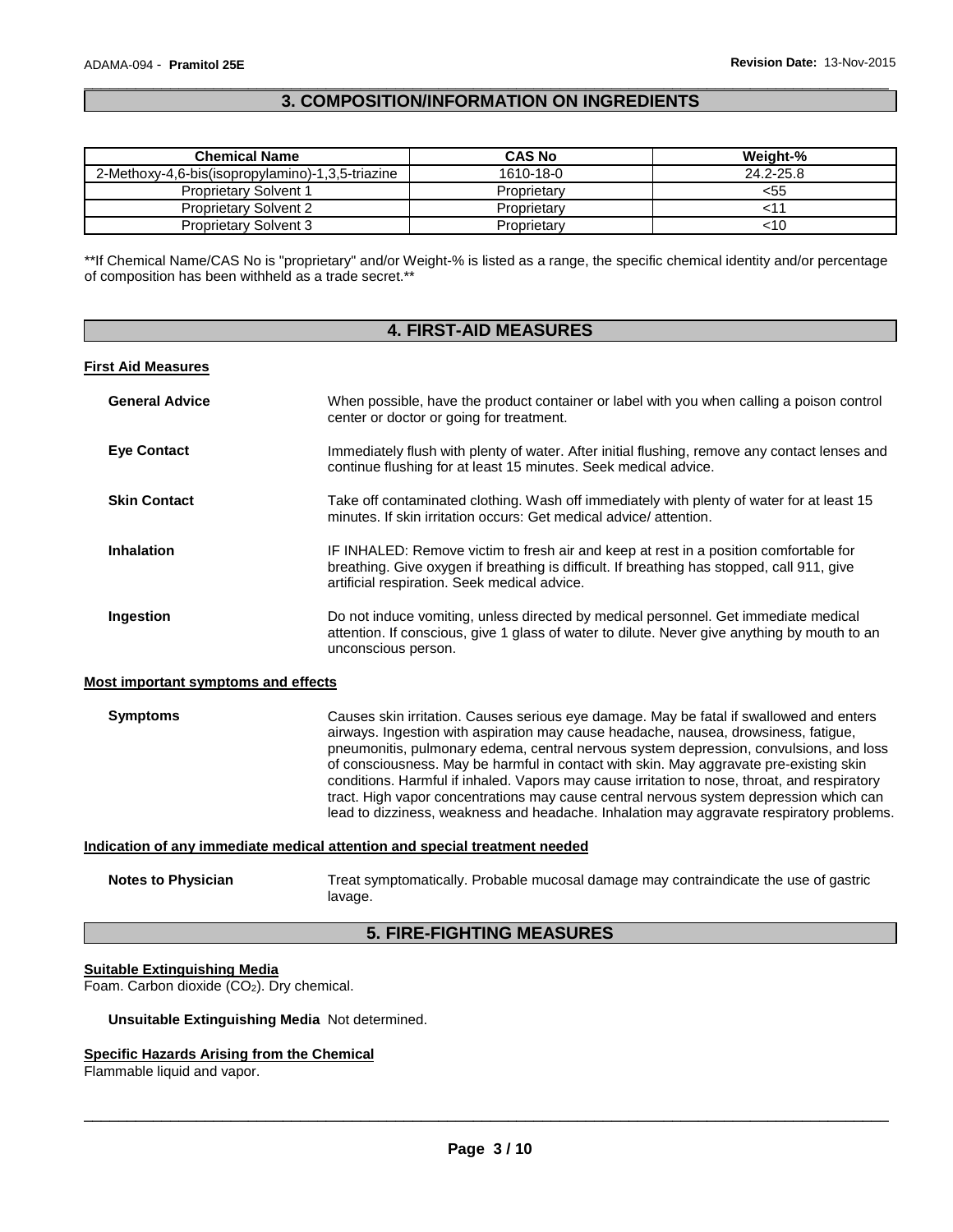\_\_\_\_\_\_\_\_\_\_\_\_\_\_\_\_\_\_\_\_\_\_\_\_\_\_\_\_\_\_\_\_\_\_\_\_\_\_\_\_\_\_\_\_\_\_\_\_\_\_\_\_\_\_\_\_\_\_\_\_\_\_\_\_\_\_\_\_\_\_\_\_\_\_\_\_\_\_\_\_\_\_\_\_\_\_\_\_\_\_\_\_\_ **Hazardous Combustion Products** Combustion products include but are not limited to carbon monoxide and carbon dioxide.

**Sensitivity to Static Discharge** Take precautionary measures against static discharge.

#### **Protective equipment and precautions for firefighters**

As in any fire, wear self-contained breathing apparatus pressure-demand, MSHA/NIOSH (approved or equivalent) and full protective gear. Evacuate area of unprotected personnel. Remain upwind of fire to avoid hazardous vapors and decomposition products. Prevent runoff from fire control or dilution from entering streams, sewers, or drinking water supply.

# **6. ACCIDENTAL RELEASE MEASURES**

#### **Personal precautions, protective equipment and emergency procedures**

| <b>Personal Precautions</b>      | Wear protective clothing as described in Section 8 of this safety data sheet. Isolate hazard<br>area. Keep unnecessary and unprotected personnel from entering.     |  |
|----------------------------------|---------------------------------------------------------------------------------------------------------------------------------------------------------------------|--|
| <b>For Emergency Responders</b>  | Remove all sources of ignition.                                                                                                                                     |  |
| <b>Environmental Precautions</b> | Prevent from entering into soil, ditches, sewers, waterways and/or groundwater. See<br>Section 12, Ecological Information. See Section 13: DISPOSAL CONSIDERATIONS. |  |

#### **Methods and material for containment and cleaning up**

| <b>Methods for Containment</b> | Prevent further leakage or spillage if safe to do so. Dike far ahead of spill; use dry sand to<br>contain the flow of material. |
|--------------------------------|---------------------------------------------------------------------------------------------------------------------------------|
| <b>Methods for Clean-Up</b>    | Absorb with inert material, and then place in suitable container for chemical waste.                                            |

# **7. HANDLING AND STORAGE**

# **Precautions for safe handling Advice on Safe Handling** Handle in accordance with good industrial hygiene and safety practice. Avoid contact with skin, eyes or clothing. Use personal protection recommended in Section 8. Avoid breathing vapors or mists. Use only outdoors or in a well-ventilated area. Follow all product label instructions. Use only as directed. Wash face, hands, and any exposed skin thoroughly after handling. Keep away from heat/sparks/open flames/hot surfaces. — No smoking. Ground/bond container and receiving equipment. Use non-sparking hand tools and explosion-proof electrical equipment. Take precautionary measures against static discharges. Obtain special instructions before use. Do not handle until all safety precautions have been read and understood. **Conditions for safe storage, including any incompatibilities Storage Conditions** Keep container tightly closed and store in a cool, dry and well-ventilated place. Store locked up. Keep out of the reach of children. Store at ambient conditions. Store away from food stuffs. Store at temperatures above 32°F. **Packaging Materials Do not reuse container. Incompatible Materials Strong acids.**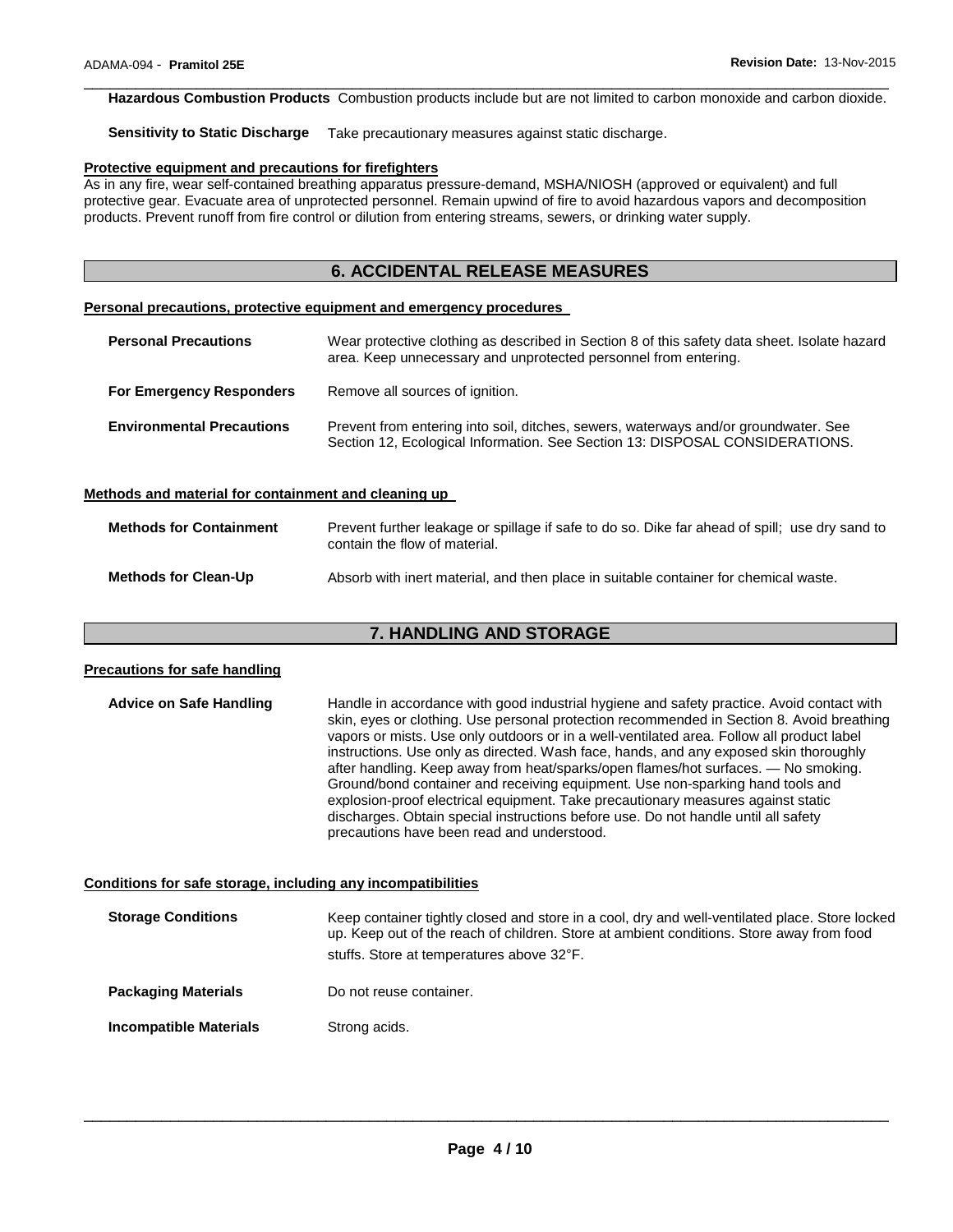# \_\_\_\_\_\_\_\_\_\_\_\_\_\_\_\_\_\_\_\_\_\_\_\_\_\_\_\_\_\_\_\_\_\_\_\_\_\_\_\_\_\_\_\_\_\_\_\_\_\_\_\_\_\_\_\_\_\_\_\_\_\_\_\_\_\_\_\_\_\_\_\_\_\_\_\_\_\_\_\_\_\_\_\_\_\_\_\_\_\_\_\_\_ **8. EXPOSURE CONTROLS/PERSONAL PROTECTION**

# **Exposure Guidelines**

| <b>Chemical Name</b>         | <b>ACGIH TLV</b> | <b>OSHA PEL</b>                         | <b>NIOSH IDLH</b>             |
|------------------------------|------------------|-----------------------------------------|-------------------------------|
| <b>Proprietary Solvent 2</b> | TWA: 20 ppm      | TWA: 100 ppm                            | <b>IDLH: 1400 ppm</b>         |
|                              |                  | TWA: 300 mg/m <sup>3</sup>              | Ceiling: 50 ppm               |
|                              |                  | (vacated) S <sup>*</sup>                | Ceiling: $150 \text{ mg/m}^3$ |
|                              |                  | (vacated) Ceiling: 50 ppm               |                               |
|                              |                  | (vacated) Ceiling: $150 \text{ mg/m}^3$ |                               |

# **Appropriate engineering controls**

**Engineering Controls** Please refer to the product label. Use only with adequate ventilation. Use process enclosures, local exhaust ventilation, or other engineering controls to keep worker exposure to airborne contaminants below any recommended or statutory limits.

#### **Individual protection measures, such as personal protective equipment**

| <b>Eve/Face Protection</b>      | Use splash goggles or face shield when contact may occur.                                                                                                                                                   |
|---------------------------------|-------------------------------------------------------------------------------------------------------------------------------------------------------------------------------------------------------------|
| <b>Skin and Body Protection</b> | Wear chemical-resistant gloves, footwear, and protective clothing appropriate for the risk of<br>exposure. Viton or other impervious gloves are required. Long sleeve shirt, trousers, and<br>safety shoes. |
| <b>Respiratory Protection</b>   | Ensure adequate ventilation, especially in confined areas. Wear an appropriate<br>NIOSH/MSHA approved respirator if ventilation is inadequate.                                                              |

**General Hygiene Considerations** Handle in accordance with good industrial hygiene and safety practice. Wash face, hands and any exposed skin thoroughly after handling.

# **9. PHYSICAL AND CHEMICAL PROPERTIES**

#### **Information on basic physical and chemical properties**

| <b>Physical State</b><br>Appearance<br>Color                                                                                                                                                   | Liquid<br>Yellow to amber liquid<br>Yellow to amber                                                       | Odor<br><b>Odor Threshold</b>              | Aromatic, solvent odor<br>Not determined |
|------------------------------------------------------------------------------------------------------------------------------------------------------------------------------------------------|-----------------------------------------------------------------------------------------------------------|--------------------------------------------|------------------------------------------|
| <b>Property</b><br>рH<br><b>Melting Point/Freezing Point</b><br><b>Boiling Point/Boiling Range</b>                                                                                             | Values<br>6.65<br>Not determined<br>120-130 °C / 248-266 °F                                               | Remarks • Method<br>(1% solution in water) |                                          |
| <b>Flash Point</b><br><b>Evaporation Rate</b><br><b>Flammability (Solid, Gas)</b><br><b>Upper Flammability Limits</b>                                                                          | 36 °C / 98 °F<br>Not determined<br>Liquid-not applicable<br>4.9% +/- 0.25% by volume @ $60^{\circ}$ C     | <b>TCC</b>                                 |                                          |
| <b>Lower Flammability Limit</b><br><b>Vapor Pressure</b>                                                                                                                                       | 1.3%<br>3.10E-06 mbar $@$ 20 $°C$ (based on                                                               |                                            |                                          |
| <b>Vapor Density</b><br><b>Specific Gravity</b><br><b>Water Solubility</b>                                                                                                                     | Prometon)<br>Not determined<br>Not determined<br>$0.7$ g/L $\circledcirc$ 22°C (Prometon)                 |                                            |                                          |
| Solubility in other solvents<br><b>Partition Coefficient</b><br><b>Auto-ignition Temperature</b><br><b>Decomposition Temperature</b><br><b>Kinematic Viscosity</b><br><b>Dynamic Viscosity</b> | Not determined<br>Not determined<br>340 °C / 644 °F<br>Not determined<br>Not determined<br>Not determined |                                            |                                          |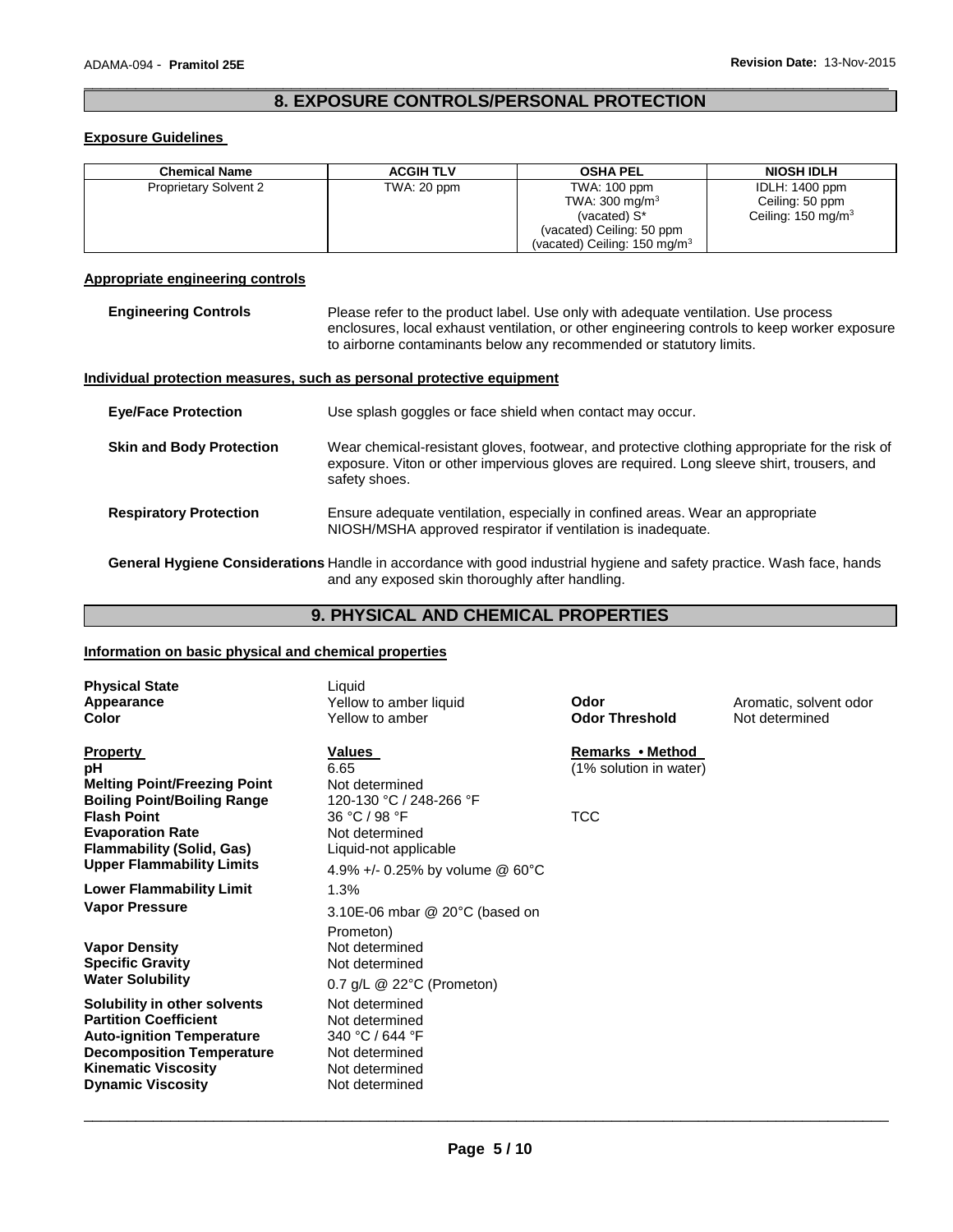### \_\_\_\_\_\_\_\_\_\_\_\_\_\_\_\_\_\_\_\_\_\_\_\_\_\_\_\_\_\_\_\_\_\_\_\_\_\_\_\_\_\_\_\_\_\_\_\_\_\_\_\_\_\_\_\_\_\_\_\_\_\_\_\_\_\_\_\_\_\_\_\_\_\_\_\_\_\_\_\_\_\_\_\_\_\_\_\_\_\_\_\_\_ **Explosive Properties**<br> **Oxidizing Properties**<br> **Not determined Oxidizing Properties<br>Density Density** 7.8 lb/gal

# **10. STABILITY AND REACTIVITY**

### **Reactivity**

Not reactive under normal conditions.

#### **Chemical Stability**

Stable under recommended storage conditions.

#### **Possibility of Hazardous Reactions**

None under normal processing.

**Hazardous Polymerization** Hazardous polymerization does not occur.

#### **Conditions to Avoid**

See Sec. 7 Handling & Storage.

#### **Incompatible Materials**

Strong acids.

### **Hazardous Decomposition Products**

May include and are not limited to oxides of carbon when heated to decomposition.

# **11. TOXICOLOGICAL INFORMATION**

#### **Information on likely routes of exposure**

| <b>Product Information</b> |                                                              |
|----------------------------|--------------------------------------------------------------|
| <b>Eye Contact</b>         | Causes serious eye damage.                                   |
| <b>Skin Contact</b>        | May be harmful in contact with skin. Causes skin irritation. |
| <b>Inhalation</b>          | Harmful if inhaled.                                          |
| Ingestion                  | Do not ingest.                                               |

### **Component Information**

| <b>Chemical Name</b>               | Oral LD50            | <b>Dermal LD50</b>                 | <b>Inhalation LC50</b>                    |
|------------------------------------|----------------------|------------------------------------|-------------------------------------------|
| <b>Proprietary Solvent 1</b>       | $= 8400$ mg/kg (Rat) | $>$ 2000 mg/kg (Rabbit)            | $(Rat)$ 4 h = 3400 ppm<br>$> 5.2$ mg/L    |
|                                    |                      |                                    | Rat ) 4 h                                 |
| 2-Methoxy-4,6-bis(isopropylamino)- | $= 503$ mg/kg (Rat)  | $> 2500$ mg/kg (Rat) = 2200 mg/kg  | $= 36$ g/m <sup>3</sup> (Rat) 4 h         |
| 1.3.5-triazine                     |                      | Rabbit)                            |                                           |
| 1610-18-0                          |                      |                                    |                                           |
| <b>Proprietary Solvent 2</b>       | $= 790$ mg/kg (Rat)  | $=$ 3400 mg/kg (Rabbit)            | $(Rat)$ 4 h = 8000 ppm<br>$> 17.7$ mg/L ( |
|                                    |                      |                                    | Rat ) 4 h                                 |
| <b>Proprietary Solvent 3</b>       | $= 1260$ mg/kg (Rat) | $= 5$ mL/kg (Rabbit) = 14422 mg/kg | $\overline{\phantom{0}}$                  |
|                                    |                      | Rat                                |                                           |

# **Information on physical, chemical and toxicological effects**

**Symptoms** Please see section 4 of this SDS for symptoms.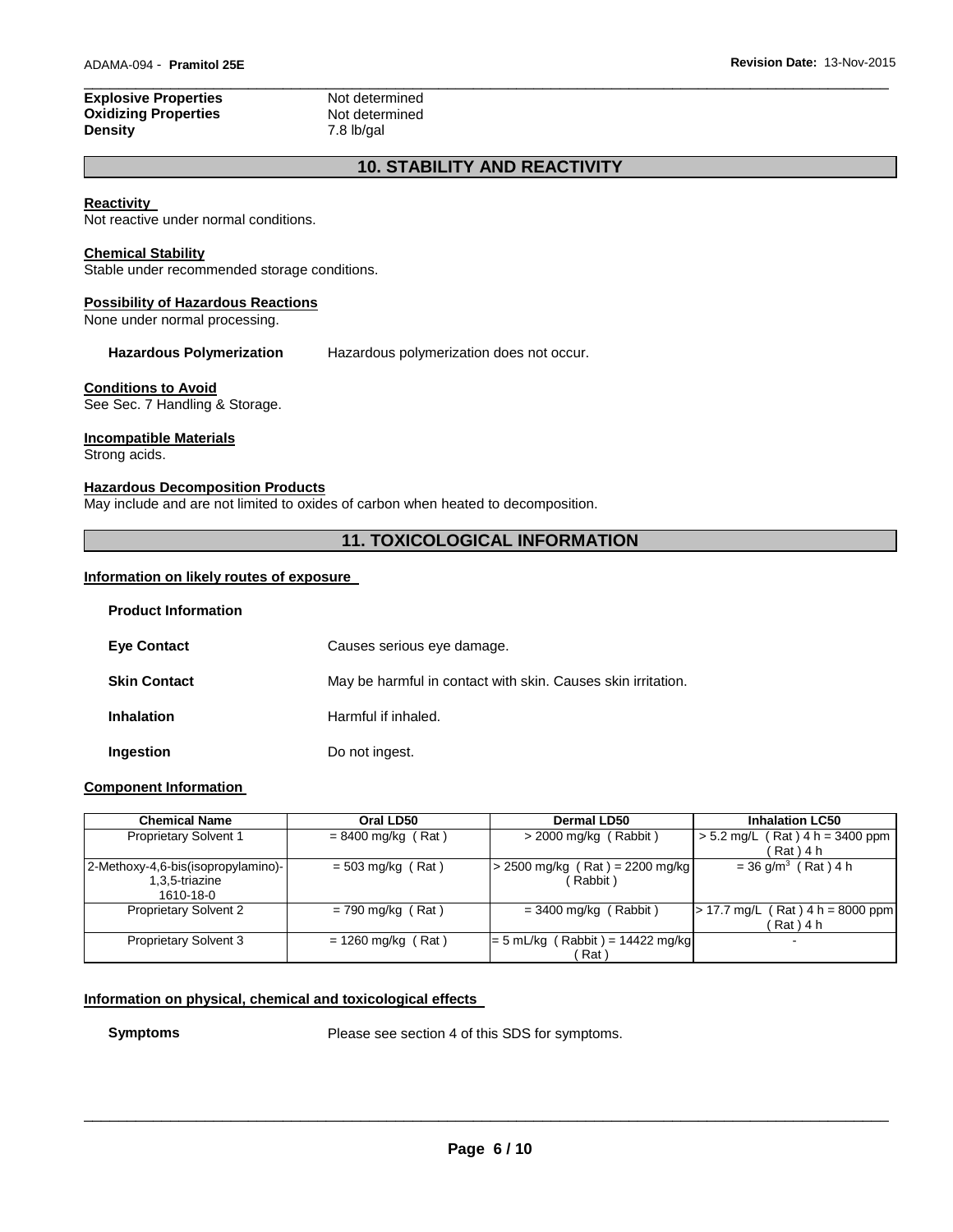#### \_\_\_\_\_\_\_\_\_\_\_\_\_\_\_\_\_\_\_\_\_\_\_\_\_\_\_\_\_\_\_\_\_\_\_\_\_\_\_\_\_\_\_\_\_\_\_\_\_\_\_\_\_\_\_\_\_\_\_\_\_\_\_\_\_\_\_\_\_\_\_\_\_\_\_\_\_\_\_\_\_\_\_\_\_\_\_\_\_\_\_\_\_ **Delayed and immediate effects as well as chronic effects from short and long-term exposure**

| Germ cell mutagenicity                                      | May cause genetic defects.                                                                                                                   |  |  |  |
|-------------------------------------------------------------|----------------------------------------------------------------------------------------------------------------------------------------------|--|--|--|
| Carcinogenicity                                             | Based on the information provided, this product does not contain any carcinogens or<br>potential carcinogens as listed by OSHA, IARC or NTP. |  |  |  |
| <b>Aspiration hazard</b>                                    | May be fatal if swallowed and enters airways.                                                                                                |  |  |  |
| <b>Product Information (Numerical measures of toxicity)</b> |                                                                                                                                              |  |  |  |

**Acute Oral LD50 (Rat)**: 2,100 mg/kg **Acute Dermal LD50 (Rabbit)**: 2,000-2,500 mg/kg **Acute Inhalation LC50 (Rat)**: >2.5 mg/L (4-hr) **Eye Irritation**: Severely irritating. **Dermal Irritation**: Severely irritating. **Dermal Sensitization**: Not available.

# **12. ECOLOGICAL INFORMATION**

# **Ecotoxicity**

Toxic to aquatic life with long lasting effects. This pesticide is toxic to fish and terrestrial invertebrates. Do not apply directly to water, to areas where surface water is present, or to intertidal areas below the mean high water mark. Do not contaminate water used for irrigation or domestic purposes. Do not contaminate water when disposing of equipment washwaters and rinsate. Apply this product only as specified on this label.

#### **Component Information**

| <b>Chemical Name</b>         | Algae/aquatic plants       | <b>Fish</b>                 | <b>Toxicity to</b>       | <b>Crustacea</b>          |
|------------------------------|----------------------------|-----------------------------|--------------------------|---------------------------|
|                              |                            |                             | microorganisms           |                           |
| <b>Proprietary Solvent 1</b> |                            | 9.22: 96 h Oncorhynchus     |                          | 6.14: 48 h Daphnia magna  |
|                              |                            | mykiss mg/L LC50            |                          | mg/L EC50                 |
| <b>Proprietary Solvent 2</b> | 500: 96 h Desmodesmus      | 1730 - 1910: 96 h           |                          | 1983: 48 h Daphnia magna  |
|                              | subspicatus mg/L EC50 500: | Pimephales promelas mg/L    |                          | mg/L EC50 1897 - 2072: 48 |
|                              | 72 h Desmodesmus           | LC50 static 1740: 96 h      |                          | h Daphnia magna mg/L      |
|                              | subspicatus mg/L EC50      | Pimephales promelas mg/L    |                          | EC50 Static               |
|                              |                            | LC50 flow-through 100000 -  |                          |                           |
|                              |                            | 500000: 96 h Lepomis        |                          |                           |
|                              |                            | macrochirus ug/L LC50       |                          |                           |
|                              |                            | static 1910000: 96 h        |                          |                           |
|                              |                            | Pimephales promelas µg/L    |                          |                           |
|                              |                            | LC50 static                 |                          |                           |
| Proprietary Solvent 3        | 500: 72 h Desmodesmus      | 337 - 352: 96 h Pimephales  | $EC50 = 32.4$ mg/L 5 min | 500: 48 h Daphnia magna   |
|                              | subspicatus mg/L EC50      | promelas mg/L LC50 flow-    | $EC50 = 880$ mg/L 17 h   | mg/L EC50                 |
|                              |                            | through 366: 96 h           |                          |                           |
|                              |                            | Pimephales promelas mg/L    |                          |                           |
|                              |                            | LC50 static 220 - 460: 96 h |                          |                           |
|                              |                            | Leuciscus idus mg/L LC50    |                          |                           |
|                              |                            | static                      |                          |                           |

### **Persistence/Degradability**

Not determined.

#### **Bioaccumulation**

Not determined.

#### **Mobility**

| <b>Chemical Name</b>               | <b>Coefficient</b><br>в.<br>tition<br>$\mathbf{a}$ |
|------------------------------------|----------------------------------------------------|
| Solvent 2<br>$1 - 1$<br>'roprietai | 0.785                                              |
| Solvent 3<br>Proprietary           | د ۱۰                                               |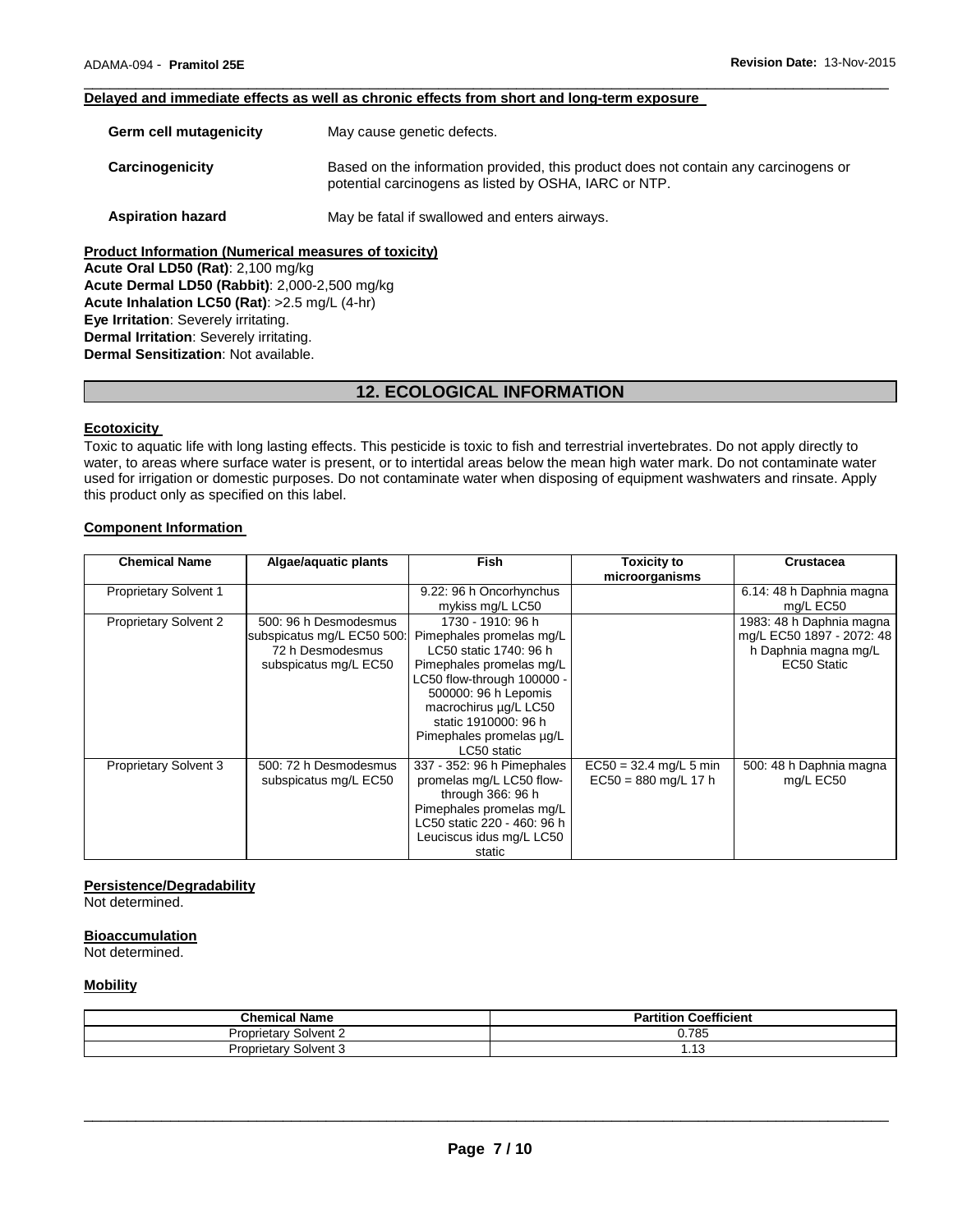# **Other Adverse Effects**

# Not determined

# **13. DISPOSAL CONSIDERATIONS**

\_\_\_\_\_\_\_\_\_\_\_\_\_\_\_\_\_\_\_\_\_\_\_\_\_\_\_\_\_\_\_\_\_\_\_\_\_\_\_\_\_\_\_\_\_\_\_\_\_\_\_\_\_\_\_\_\_\_\_\_\_\_\_\_\_\_\_\_\_\_\_\_\_\_\_\_\_\_\_\_\_\_\_\_\_\_\_\_\_\_\_\_\_

# **Waste Treatment Methods**

| <b>Disposal of Wastes</b>     | Pesticide wastes are toxic. Improper disposal of excess pesticide, spray mixture, or rinsate<br>is a violation of Federal law. If these wastes cannot be disposed of by use according to<br>label instructions, contact your State Pesticide or Environmental Control Agency, or the<br>Hazardous Waste representative of the nearest EPA Regional Office for quidance. |
|-------------------------------|-------------------------------------------------------------------------------------------------------------------------------------------------------------------------------------------------------------------------------------------------------------------------------------------------------------------------------------------------------------------------|
| <b>Contaminated Packaging</b> | Disposal should be in accordance with applicable regional, national and local laws and<br>regulations.                                                                                                                                                                                                                                                                  |
| <b>US EPA Waste Number</b>    |                                                                                                                                                                                                                                                                                                                                                                         |

| <b>Chemical Name</b>         | <b>RCRA</b> |                           | RCRA - Basis for Listing   RCRA - D Series Wastes   RCRA - U Series Wastes |      |
|------------------------------|-------------|---------------------------|----------------------------------------------------------------------------|------|
| <b>Proprietary Solvent 2</b> |             | Included in waste stream: |                                                                            | U031 |
|                              |             | F039                      |                                                                            |      |

# **California Hazardous Waste Status**

| <b>Chemical Name</b>     | <b>Hazardous Waste Status</b><br>California |  |
|--------------------------|---------------------------------------------|--|
| Solvent 2<br>Proprietary | ™охіс                                       |  |

# **14. TRANSPORT INFORMATION**

| DO<br><b>UN/ID No</b><br><b>Proper Shipping Name</b><br><b>Hazard Class</b><br><b>Packing Group</b> | UN1993<br>Flammable liquids, n.o.s. (aromatic solvent)<br>3<br>Ш |
|-----------------------------------------------------------------------------------------------------|------------------------------------------------------------------|
| <b>IATA</b><br><b>UN/ID No</b>                                                                      | UN1993                                                           |
|                                                                                                     |                                                                  |
| <b>Proper Shipping Name</b>                                                                         | Flammable liquids, n.o.s. (aromatic solvent)                     |
| <b>Hazard Class</b>                                                                                 | 3                                                                |
| <b>Packing Group</b>                                                                                | Ш                                                                |
| <b>IMDC</b>                                                                                         |                                                                  |

| טשוו                        |                                              |
|-----------------------------|----------------------------------------------|
| UN/ID No                    | UN1993                                       |
| <b>Proper Shipping Name</b> | Flammable liquids, n.o.s. (aromatic solvent) |
| <b>Hazard Class</b>         | 3                                            |
| <b>Packing Group</b>        | Ш                                            |
| <b>Marine Pollutant</b>     | Yes                                          |
|                             |                                              |

# **15. REGULATORY INFORMATION**

# **International Inventories**

| <b>Chemical Name</b>                                     | <b>TSCA</b> | DSL | <b>NDSL</b> | <b>EINECS</b> | <b>ELINCS</b> | <b>ENCS</b> | <b>IECSC</b> | <b>KECL</b> | <b>PICCS</b> | <b>AICS</b> |
|----------------------------------------------------------|-------------|-----|-------------|---------------|---------------|-------------|--------------|-------------|--------------|-------------|
| <b>Proprietary Solvent 1</b>                             | Present     |     |             | Present       |               | Present     | $\checkmark$ | Present     |              |             |
| 2-Methoxy-4,6-<br>bis(isopropylamino)-1,3,5-<br>triazine | Present     |     |             | Present       |               |             |              |             |              |             |
| <b>Proprietary Solvent 2</b>                             | Present     |     |             | Present       |               | Present     | Χ            | Present     |              |             |
| <b>Proprietary Solvent 3</b>                             | Present     |     |             | Present       |               | Present     | v            | Present     |              |             |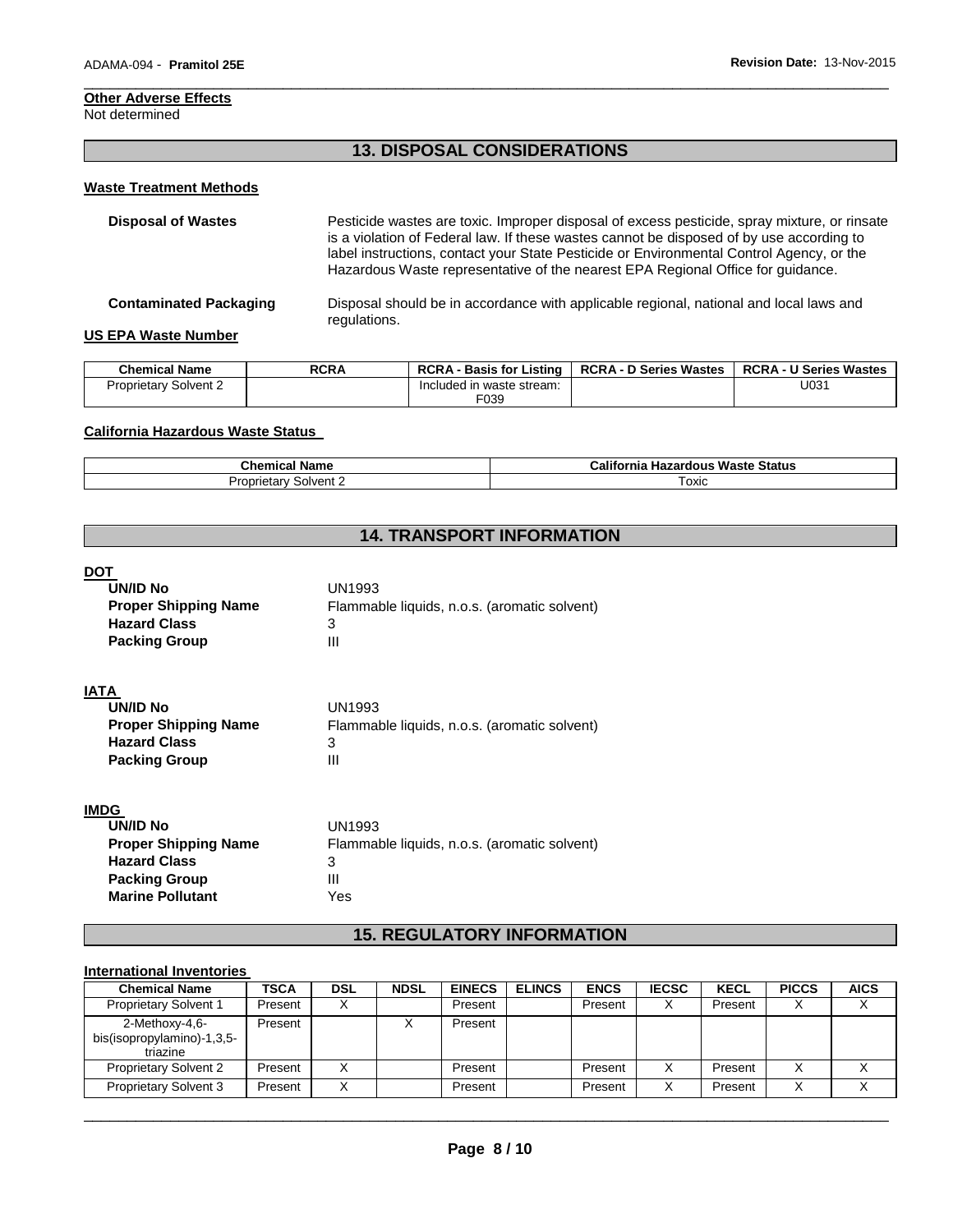#### **Legend:**

*TSCA - United States Toxic Substances Control Act Section 8(b) Inventory* 

*DSL/NDSL - Canadian Domestic Substances List/Non-Domestic Substances List* 

*EINECS/ELINCS - European Inventory of Existing Chemical Substances/European List of Notified Chemical Substances* 

*ENCS - Japan Existing and New Chemical Substances* 

*IECSC - China Inventory of Existing Chemical Substances* 

*KECL - Korean Existing and Evaluated Chemical Substances* 

*PICCS - Philippines Inventory of Chemicals and Chemical Substances* 

*AICS - Australian Inventory of Chemical Substances* 

#### **US Federal Regulations**

#### **CERCLA**

| <b>Chemical Name</b>         | <b>Hazardous Substances RQs</b> | <b>CERCLA/SARA RQ</b> | <b>Reportable Quantity (RQ)</b> |
|------------------------------|---------------------------------|-----------------------|---------------------------------|
| <b>Proprietary Solvent 2</b> | 5000 lb                         |                       | RQ 5000 lb final RQ             |
|                              |                                 |                       | RQ 2270 kg final RQ             |

\_\_\_\_\_\_\_\_\_\_\_\_\_\_\_\_\_\_\_\_\_\_\_\_\_\_\_\_\_\_\_\_\_\_\_\_\_\_\_\_\_\_\_\_\_\_\_\_\_\_\_\_\_\_\_\_\_\_\_\_\_\_\_\_\_\_\_\_\_\_\_\_\_\_\_\_\_\_\_\_\_\_\_\_\_\_\_\_\_\_\_\_\_

#### **SARA 311/312 Hazard Categories**

| Acute Health Hazard               | Yes. |
|-----------------------------------|------|
| Chronic Health Hazard             | Yes  |
| Fire Hazard                       | Yes  |
| Sudden Release of Pressure Hazard | N٥   |
| Reactive Hazard                   | N٥   |

# **SARA 313**

Section 313 of Title III of the Superfund Amendments and Reauthorization Act of 1986 (SARA). This product contains a chemical or chemicals which are subject to the reporting requirements of the Act and Title 40 of the Code of Federal Regulations, Part 372

| <b>Chemical Name</b>         | CAS No      | Weight-%     | SARA 313 - Threshold<br>Values % |
|------------------------------|-------------|--------------|----------------------------------|
| <b>Proprietary Solvent 2</b> | Proprietarv | $9.5 - 10.5$ | .u                               |
| Proprietary Solvent 3        | Proprietarv | 8.5-9.5      | ۱.U                              |

#### **US State Regulations**

#### **California Proposition 65**

This product does not contain any Proposition 65 chemicals.

#### **U.S. State Right-to-Know Regulations**

| <b>Chemical Name</b>         | <b>New Jersey</b> | Massachusetts | Pennsylvania |
|------------------------------|-------------------|---------------|--------------|
| <b>Proprietary Solvent 2</b> |                   |               |              |
| <b>Proprietary Solvent 3</b> |                   |               |              |

# **EPA Pesticide Registration Number** Reg. No. 66222-22

# **EPA Statement**

This chemical is a pesticide product registered by the Environmental Protection Agency and is subject to certain labeling requirements under federal pesticide law. These requirements differ from the classification criteria and hazard information required for safety data sheets, and for workplace labels of non-pesticide chemicals. Following is the hazard information as required on the pesticide label:

#### **EPA Pesticide Label**

Signal Word: Caution

Harmful if swallowed or absorbed through skin. Causes moderate eye irritation. Avoid contact with skin, eyes, or clothing. Wash thoroughly with soap and water after handling and before eating, drinking, chewing gum, using tobacco, or using the toilet. Remove contaminated clothing and wash clothing before reuse.